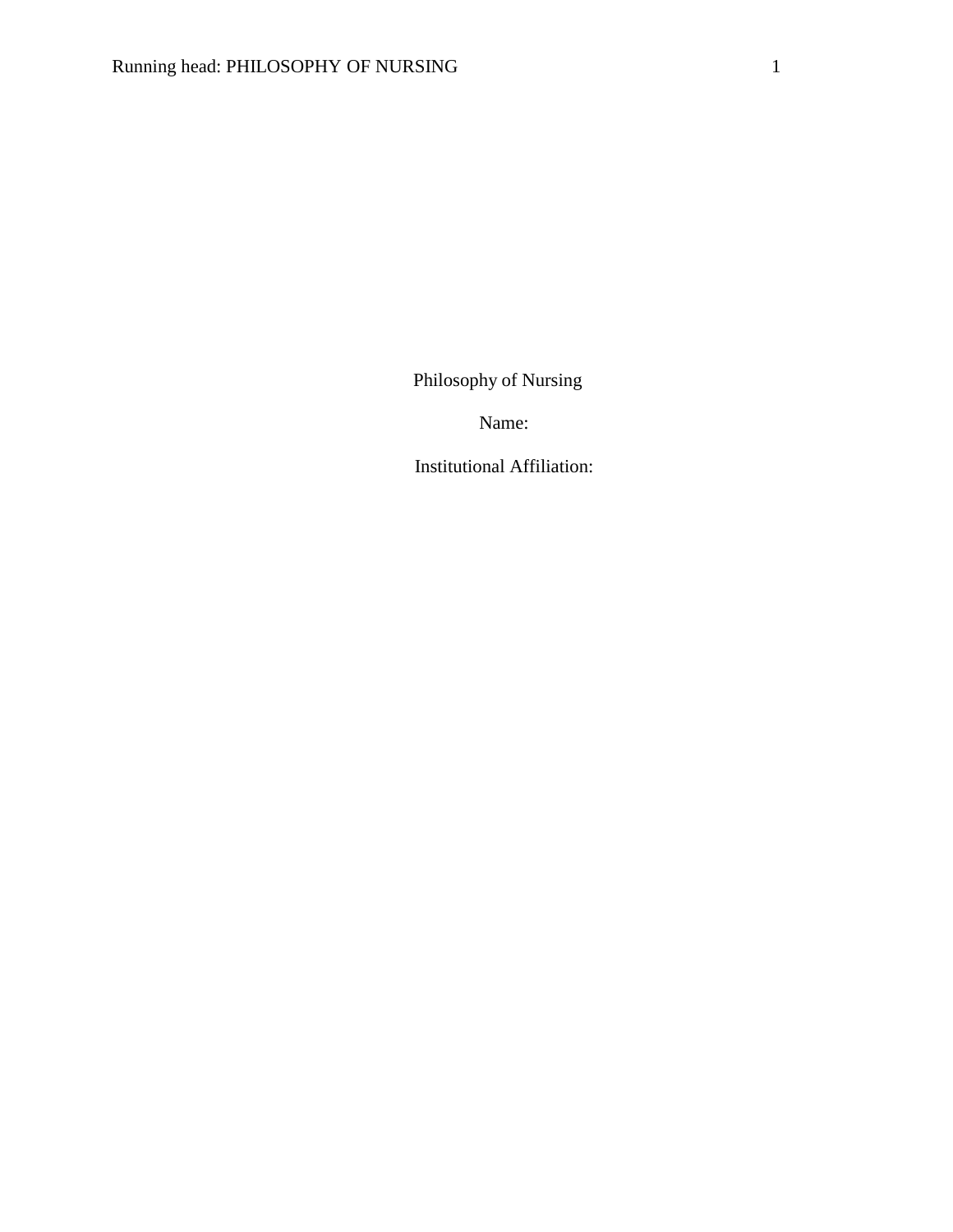### A Nurse as a Detective

As detectives, nurses use their clinical imagination together with nursing science to evaluate and determine the consequence of subtle deviations and changes from expected patterns to control and prevent adverse outcomes (Fawcett  $\&$  Ellenbecker, 2015). Nurses employ their knowledge and experiences to help prevent harm from being perpetrated on their patients as well as creating a healing environment. Being a nurse is like being a detective, and this phenomenon makes the two careers similar. Nurses and detectives must be knowledgeable. Detectives create awareness of their territory by figuring out the type of soil found in their battlefield, how to get around, and when it rained. They can look at care tires or individual's shoes and know where they have been. Nurse's territory in their patient. Nurses must find out the patient's reason for visiting the healthcare setting. They must examine the type of signs and symptoms they need to watch to prevent complications of the patient's complaint. They should also determine the goals to meet together with the patient for him to get better (Fawcett & Ellenbecker, 2015).

 As detectives, nurses should cultivate an eye for detail. Like nurses, detectives observe their surroundings judiciously even when they think there is nothing unique to investigate because may never know what may come up being essential to form a solution of their case. Nurses examine every little thing about their patient because they know every bit of information regarding their patient may make a difference in the care and recovery of the patient (Fawcett & Ellenbecker, 2015).

 As a detective, nurses are trained read people's faces. Both detectives and nurses observe body language and determine whether it seems genuine and rhyme with their words. Patients might be hiding the truth due to cultural beliefs, insufficient knowledge, or because of embarrassment.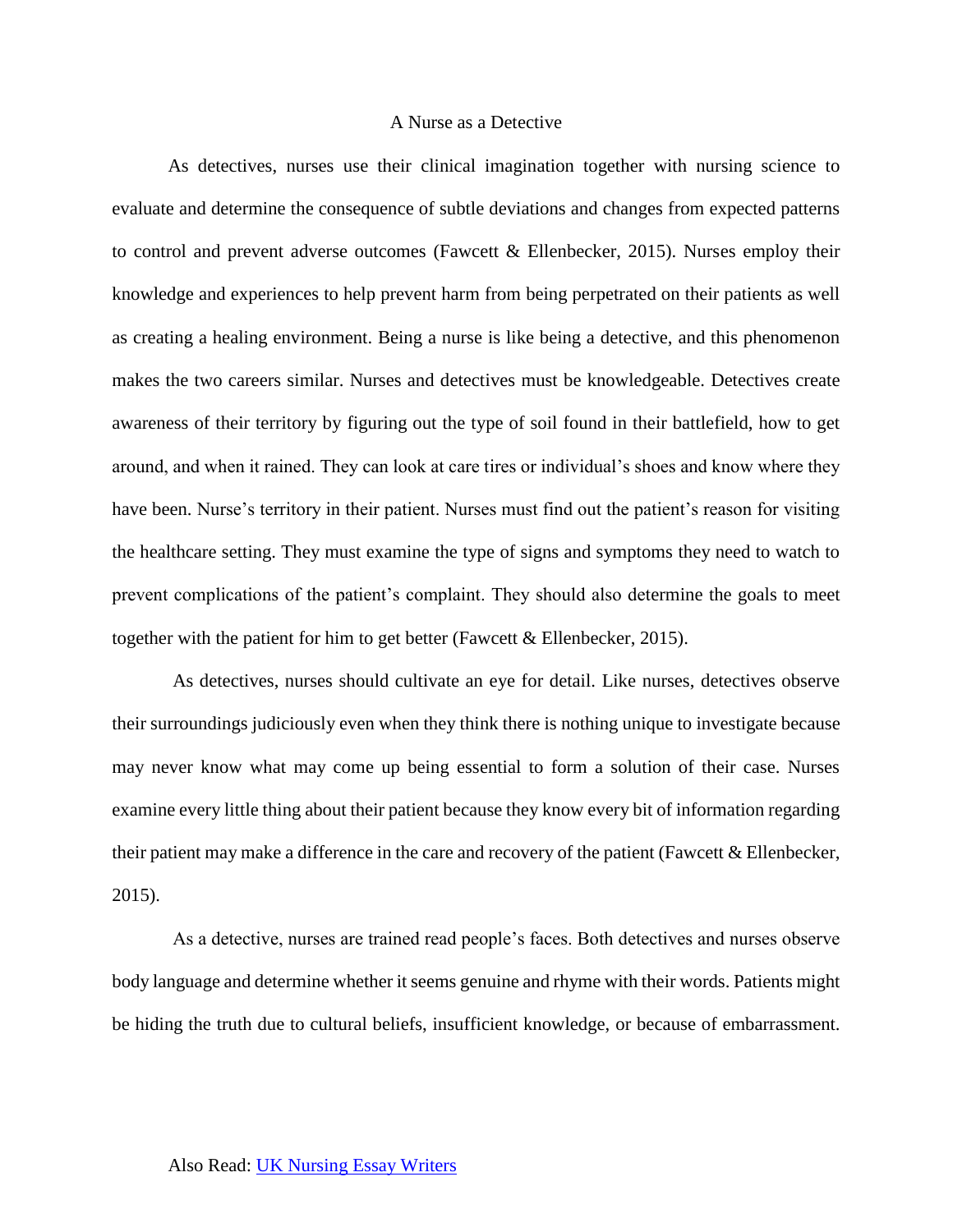A patient may say that they may not be feeling well but have facial grimacing. Similarly, criminals may opt to lie to detectives to avoid incrimination (Fawcett & Ellenbecker, 2015).

 Detectives and nurses ask questions skillfully and get good in searching for information. Nurses and detectives get to the center of a matter without making individuals unnecessarily uncomfortable or putting somebody on their guard. Nurses and detectives must be aware of what they do not know and where to find them. Nurses go the patient's chart to search for information while detectives go to the public record. Nurses and detectives are techno-savvy and know how to use the computer and search for information through the internet (Fawcett & Ellenbecker, 2015).

 Nurses and detectives embrace their team and have responsible teams to support them to get the job done. Team collaboration is essential in solving a crime and delivering quality care to patients. Detectives and nurses need to have good critical thinking and observational skills to fold evidence sort through facts and evaluate details to make an informed decision. Nurses solve problems to help the patient recover from illness and solve problems to prevent diseases. Conversely, detectives solve crimes to get criminals off the streets. Therefore, registered nurses or licensed practice nurse should feel free to begin calling themselves a nurse detective (Fawcett & Ellenbecker, 2015).

## Nurse as a Scientist

Nurses use translational science to impact healthcare decisions to design an instrument best practices and mostly propagate the findings. Nurses spent more time with the patient than any other healthcare practitioner. This puts them in a unique position ask an important question and finds answers either as data collectors, partners with professional colleagues and as primary investigators. Nurses are in a special position to support research interest. They are involved in examining and promoting the conduct of research. Nurses help to structure research projects and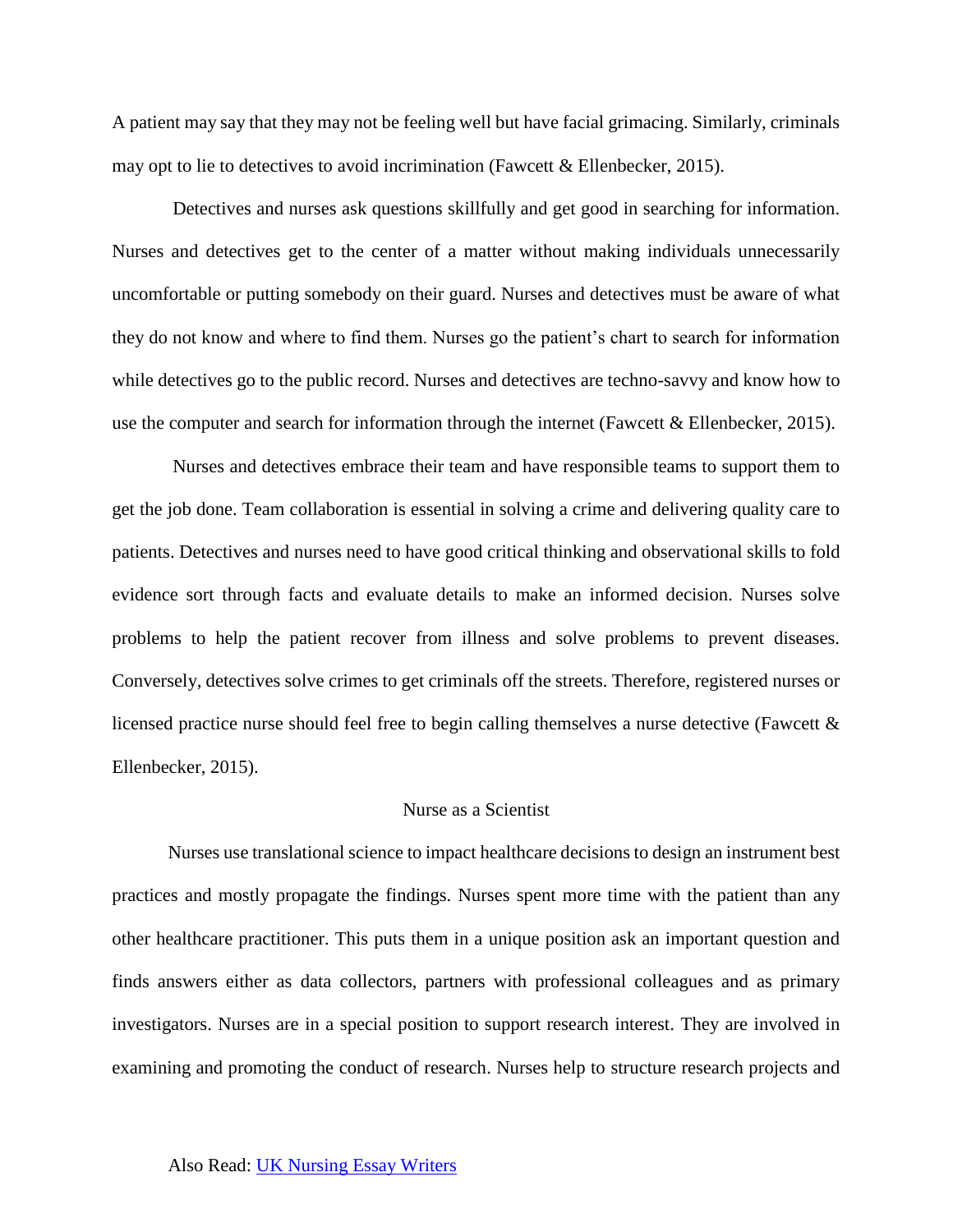put them in touch with the resources which they need to carry out their project. A research project may involve reviewing existing literature to find gaps or patterns in an accepted clinical practice (Brant, 2015).

Another aspect of the research project involves planning the best way to apply or transfer research finding into practice. This element makes nurses a better practitioner. It helps them to identify paths towards improved or new evidence-based practice. Nurses bring an important bring an important perspective to research which is often undervalued or overlooked. With the increasing dynamism in healthcare system, nursing research in healthcare settings has risen to the forefront as an essential contribution to the health policy and healthcare (Brant, 2015).

As scientists, nurses determine research questions, develop and carry out systematic studies, collect and evaluate data and report their findings. Many nurses teach in academic settings and often write research reports and articles for professional publications and journals. Some nurses conduct their hands-on research onsite at their healthcare settings. Nurse researchers usually collaborate with scientists in other fields including medicine, nutrition, pharmacy and engineering to better address complex issues (Brant, 2015).

Nurse scientists, particularly in teaching hospitals, usually lead to a scientific breakthrough which combines research and the real world. They can scale a study in a patient population and compare the results to a controlled clinical trial. In their clinical research, nurses tend to ask different questions which help them to collect data to fill a particular gap. For instance, nurses can ask themselves the unintended consequences or adverse effects of when outcomes of new treatments are tracked for a long time. Presence of nurse scientists in a healthcare setting appears to have a snowball effect (Brant, 2015). The entire nursing staff become skilled in asking and answering questions in an evidence-based and rigorous way. Nursing science of caring has a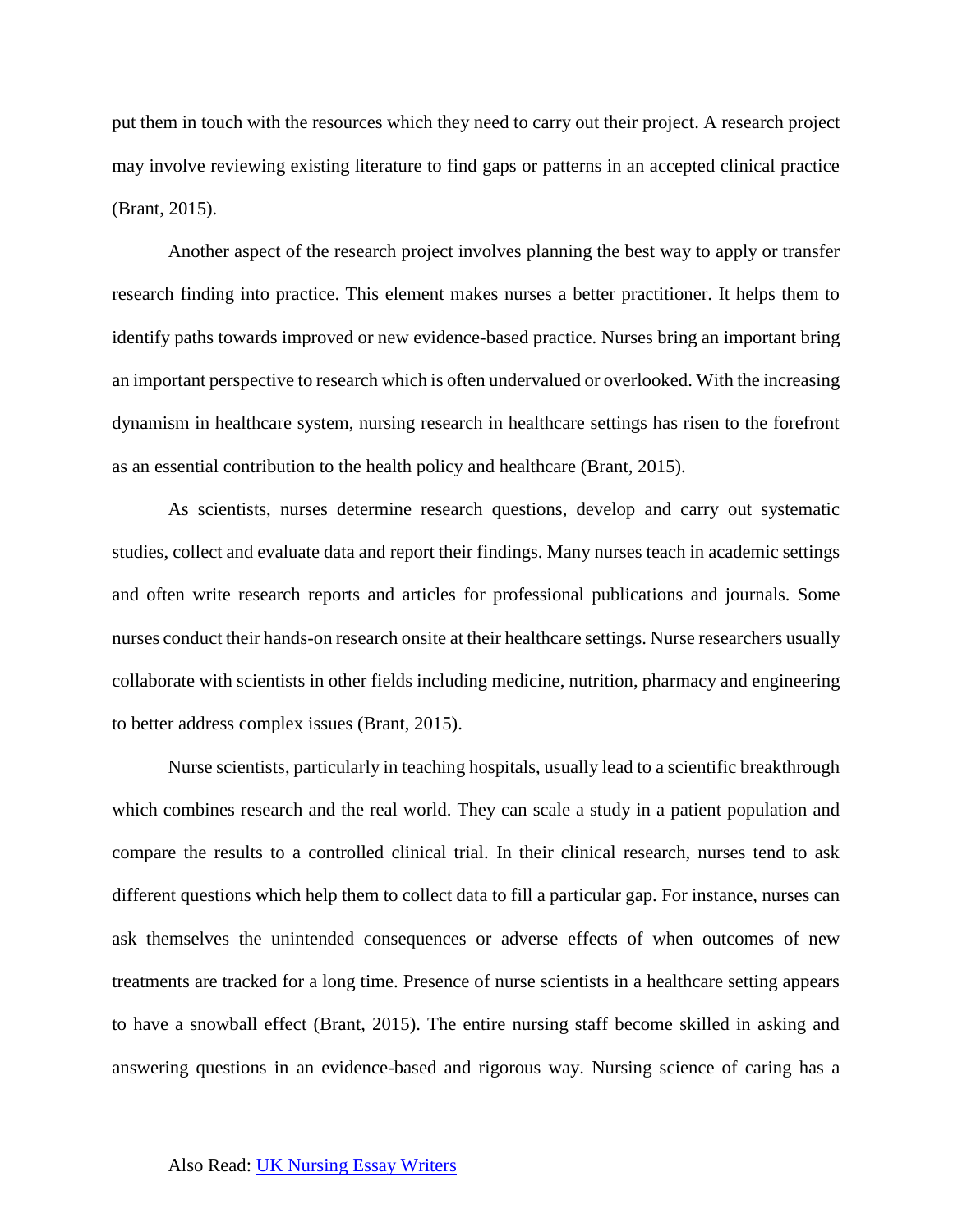significant impact on patient care. For instance, an improved transition from hospital to home, decreased the length of hospital stay, reduced fall, reduced readmissions, and reduced infections are positive outcomes associated with incorporation of nursing science to patient care.

Nurse scientists help in spreading knowledge among other members of staff. They bring new and existing research findings to the bedside and guide and encourage quality improvement. The carry out small tests either independently or in collaboration with faculty of the nursing school, and oversee publishable big research projects. All these duties of a scientific nurse are founded in the model of how knowledge is developed and from primary or secondary research to applying the new knowledge across the board of patients and families. In today's healthcare system, on-site nurses are more involved in the conduit for frontline nurses than in the past. As scientists, nurses engage other hospitals (Brant, 2015). For instance, networking at conferences is a great opportunity for nurse scientists to meet other healthcare professionals and ask them how research has helped them to enhance care at the bedside.

#### Nurse as Manager of Healing Environment

The healing milieu is the global nature and entails economic, political, cultural, and social impacts. A healthy working environment is one which fosters and supports a distinction in patient care. There is cumulative evidence shows that unhealthy work environment leads to stress among health professionals, conflict, ineffectively, and medical errors. A nurse manager is a key component in promoting a healthy work environment. As nurse managers of the healing environment, nurses are strong advocates for creating a healthy working environment and are perceived as risk takers. The workplace is a key setting for a nurse manager to address the economic, social, and physical wellbeing of the workers. As a manager of the healing environment,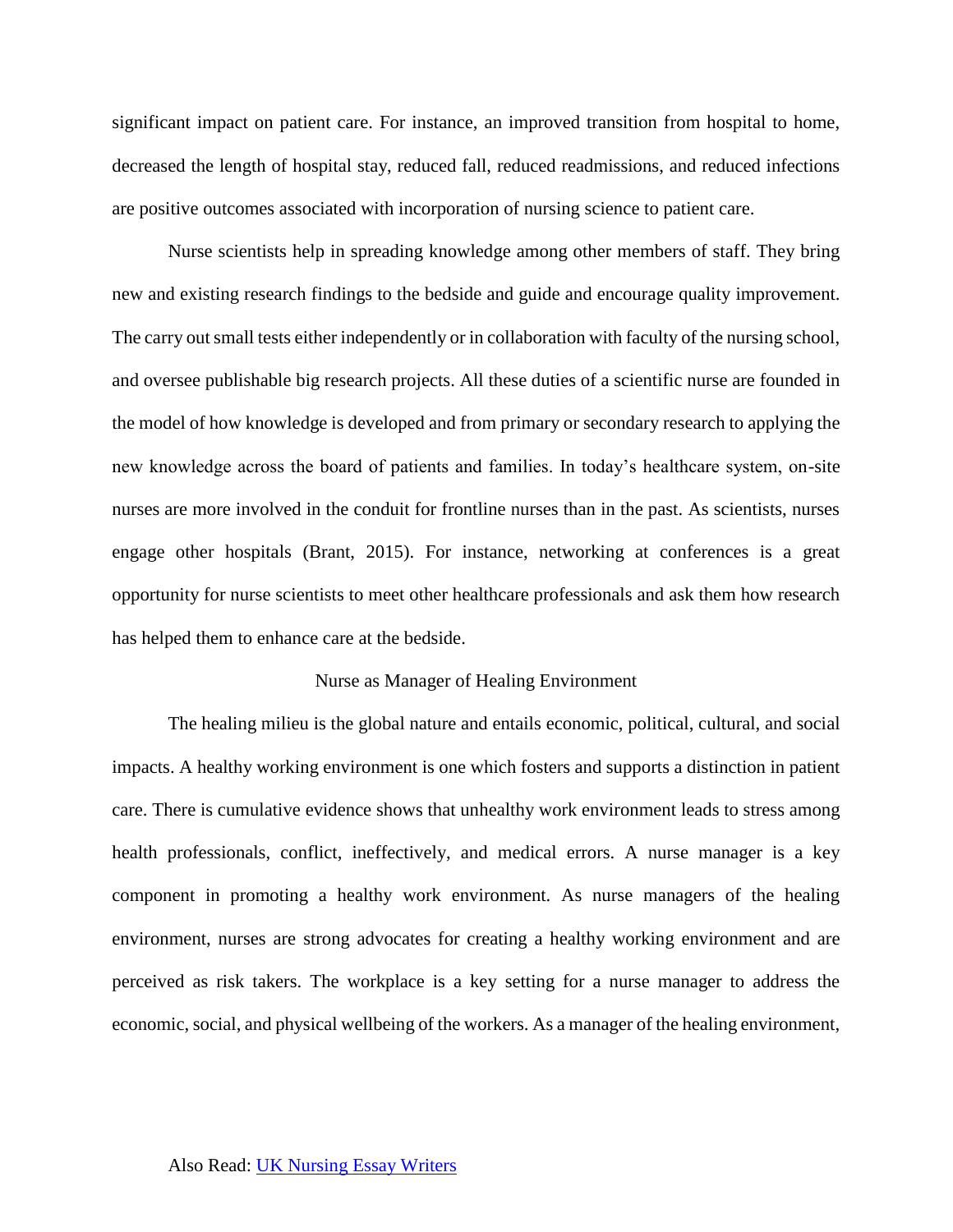the nurse creates a positive working environment where the members of the team are excited to work and grow professionally (Ventura, Wade & Bates, 2015).

The nurse as a manager of the healing environment employs the various tips to set the tone for a positive working environment. These tips include recognizing volunteerism; ensuring unit values and expectations are clear; creating a true open door policy; creating an environment where humor is encouraged, and keeping environment simple and the work area uncluttered and orderly (Ventura, Wade & Bates, 2015).

One of the approaches to creating a healthy work environment involves ensuring staffing levels. This not only entails matching patient acuity with nurses' competencies but also improving the nurse-patient ratio. According to the American Nurses Association (ANA), authentic leadership is one of the six principles for developing and maintaining a healthy working environment (Ventura, Wade & Bates, 2015). Authentic leaders remain true to their core values and own their purpose. As managers of the healing environment nurses value the involvement of staff in decision making whether in creating trust and work design.

The support of a nurse manager in creating just and good cultures of safety is central to sustaining and promoting a healthy working environment. Health working culture allows a human error in correcting system problems and holding individuals responsible for negligence. Nurse manager desire quality and are measured by monitoring system processes, fall prevention practices, and medication errors. Nurse Managers are the frontline staff in ensuring quality outcomes in a healthy working environment. The nursing staff are more likely to report nearmisses and errors if work culture is view as just and fair. However, if staff members perceive the reporting of errors in processes as associated with blame or people focused, they are less likely to report abnormal events. Unreported events result in continued failures as of them and serve as a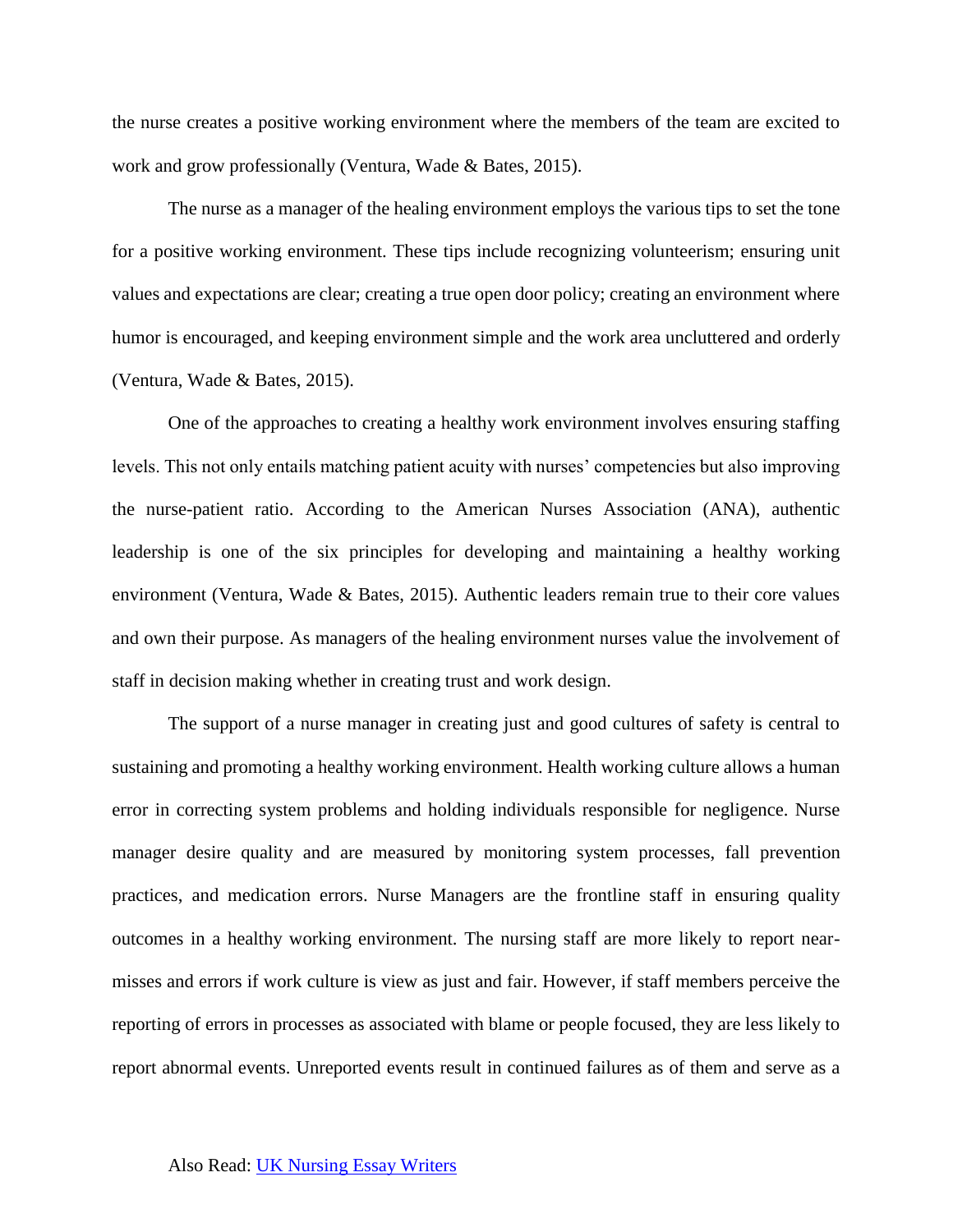lost opportunity to create an atmosphere for the staff to develop a healthy and safe working environment (Ventura, Wade & Bates, 2015).

The most significant aspect of healing milieu for patients is healthcare practitioners who have a positive working environment. As managers for healing environment, nurses have set a standard for healthy working environments for members of their team which is, in turn, results in provides for quality outcomes for the institution. Quality outcomes usually become the institution's bottom line when pay-for-performance looms on the horizon. Thus when a healthy work environment prevails, every individual will benefit (Ventura, Wade & Bates, 2015). Environmental factors such as aesthetics, temperature humidity, toxic exposures, light, and air quality have significant effects on both workers and patient. The combination of environmental factors with physical and psychological comfort, competence, security, growing consumer demand for safety has endangered the concept of a healing environment.

The environment can generate a positive attitude or prompt negative feelings. It is, therefore, the accountability of the nurse to recognize how various ecological designs can lower staff and patient stress and anxiety. The patient care unit should support patients and staff and create a caring and healing background. Nurse Managers are encouraged to do everything they think can take better care of their staffs so that they can take better care of their patients. Satisfied and fully cared employees will take good care of patients and develop a healing environment (Ventura, Wade & Bates, 2015).

## Conclusion

As a detective, the nurses use her clinical imagination together with nursing science to evaluate and determine the consequence of subtle deviations and changes from expected patterns to control and prevent adverse outcomes. As detectives, nurses should cultivate an eye for detail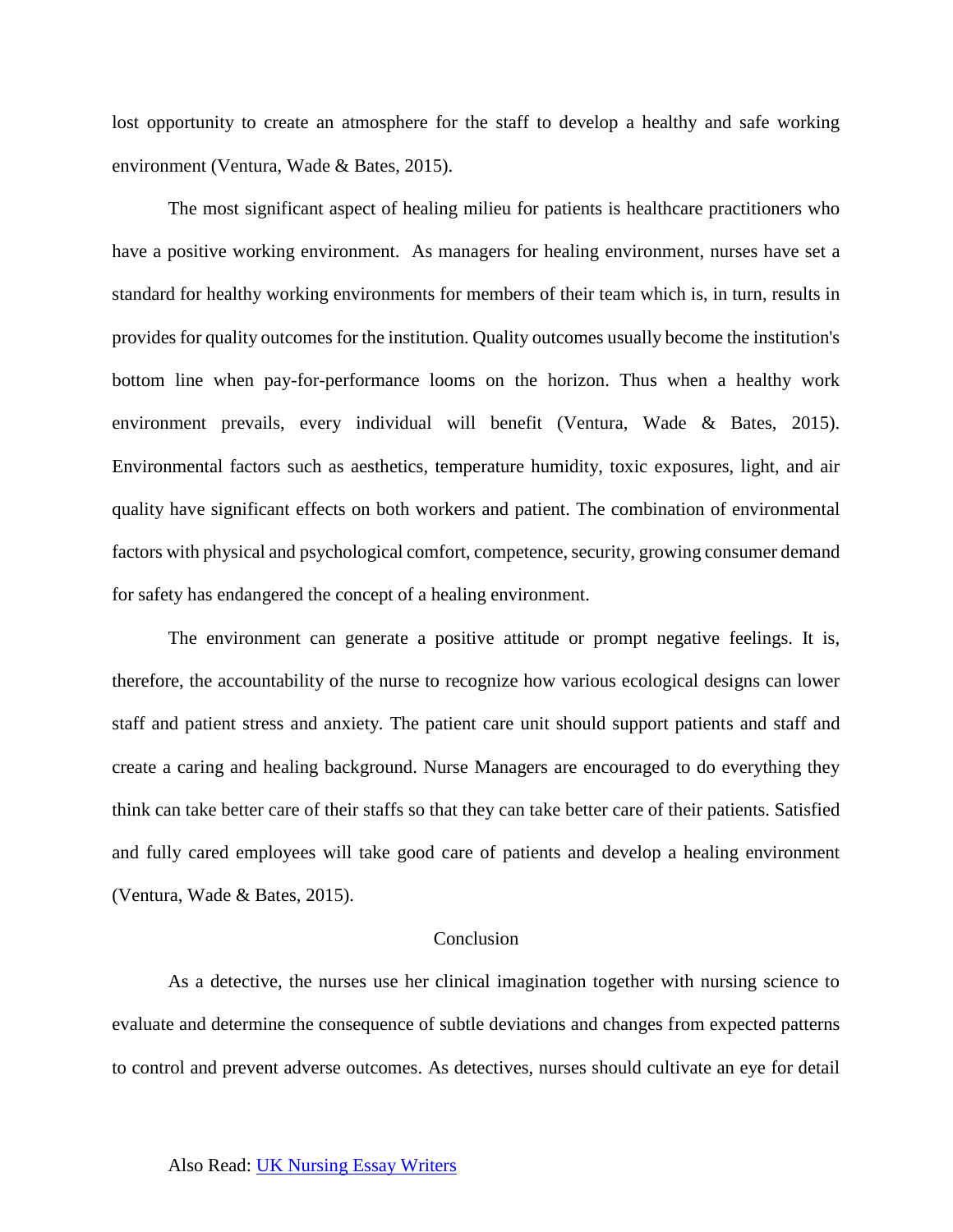and are trained read people's faces. Detectives and nurses observe body language and notice whether it seems natural and rhyme with their words. Nurses use translational science to impact healthcare decisions to design an instrument best practices and largely propagate the findings. Nurses spent more time with the patient than any other healthcare practitioner. As scientists, nurses select research questions, develop and carry out scientific studies, gather and evaluate data and report their findings. Nurse scientists help in spreading knowledge among other members of staff. They bring new and existing research findings to the bedside and guide and encourage quality improvement and small tests either independently or in collaboration with faculty of the nursing school, and oversee publishable big research projects. The healing environment is the global nature and includes economic, political, cultural, and social influences. A healthy working environment is one which fosters and supports excellence in patient care. One of the approaches to creating a healthy working environment involves ensuring staffing levels. This not only entails matching patient acuity with nurses' competencies but also improving the nurse-patient ratio.